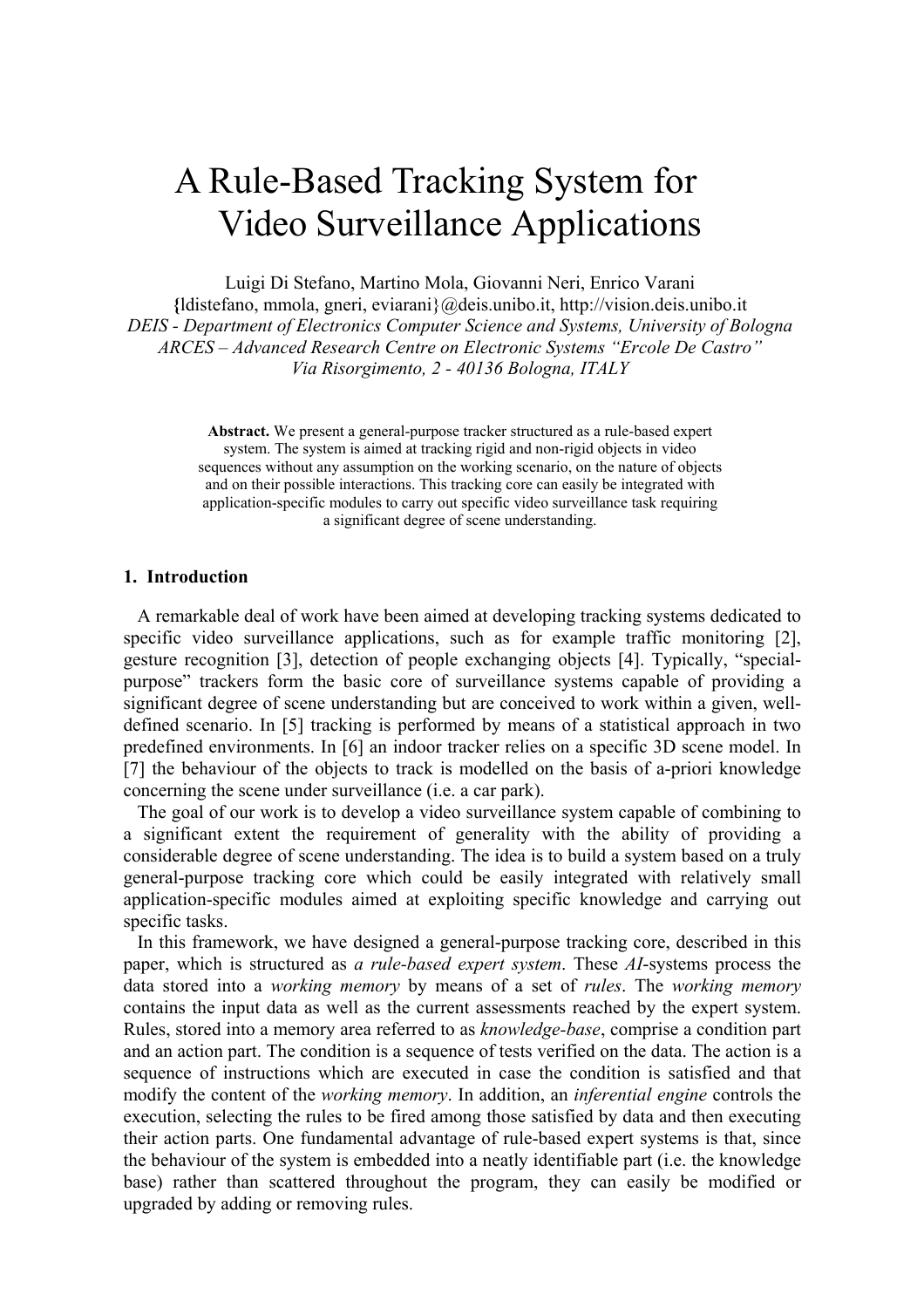The architecture of rule-based expert systems matches naturally the ideas inspiring our work. In fact, the general-purpose tracking core consists of a basic set of *rule-packages* aimed at tracking, as accurately as possible, generic objects and group of objects, either rigid or non-rigid, without any assumption concerning their nature or expected interactions. Then, to perform a given surveillance tasks within a given scenario we can simply add application specific *rule-packages* embodying the knowledge associated with the actual application domain. For example, should the task be to detect luggage left unattended, we could add to the tracker a few rules aimed at triggering an alarm if a tracked object splits in two, one of the two is significantly smaller and remains motionless for a long time. Nevertheless, if the task is to detect suspicious persons in a car park, we may add to the tracker some rules aimed at detecting a relatively small object (which, in the addressed scenario, we can assume to be a person) staying for a long time close to a motionless object located within a specific image area (i.e. a parking place), which we can assume to be a car.

 A tracking system structured as a rule-base expert system is described in [8]. However, unlike our general-purpose tracker, this system is explicitly conceived to track vehicles in traffic scenes.

#### **2. Tracking Approach**

 Our tracking approach distinguishes between *blobs*, which are regions of connected foreground pixels, and *objects*, which are the entities of interest for the tracker and may be made out of multiple blobs. As for the input data, a robust change-detection algorithm based on background subtraction and adaptation [1] classifies the pixels of the input greylevel images into foreground (represented in white) and background (represented in black). Then, blobs are extracted by groping together the foreground pixels belonging to the a single connected component. Each blob is parameterised by the co-ordinates of two opposite corners of the *bounding box* surrounding the blob. At this stage each blob can represent either an entire object, an object subpart or can be generated by noise.

 The first step of the tracking process is performed by a function, called *move\_box*, that refines the *boundig boxes* associated with the blobs by including into a single, larger box those group of blobs which are located at small mutual distances.

 By comparing the bounding boxes found in two contiguous frames the tracking algorithm is able to assess for each blob of the previous frame if it undergoes a split or takes part in a merger. The tracking task consists in establishing the associations between the objects found in the previous frame and the blobs just extracted and grouped within the bounding boxes. We describe now the tracking strategy, i.e. the strategy followed by the algorithm when the different events are detected.

- Straightforward tracking: *this is the simplest tracking event, and is assumed by the algorithm whenever it is possible to track an object without ambiguities, i.e. when two blobs without neighbouring ones are detected approximately in the same position in two contiguous frames and there are no splits nor merges. In this case the blob in the frame at time t will be associated to the object found in the frame at time t-1. The concept of "approximately in the same position" is implemented trough the definition of a threshold on a distance measurement between the blobs.*

- Split: *a split is detected when a blob breaks in two distinct ones. Our algorithm policy*  validates every split as soon as it occurs, creating two new objects to be tracked. *However, the tracker will resume the original object identity if, successively, it can reliably classify the split as a temporary fragmentation of the object into two blobs, which may be due, for example, to a poor detection carried out by the change detection*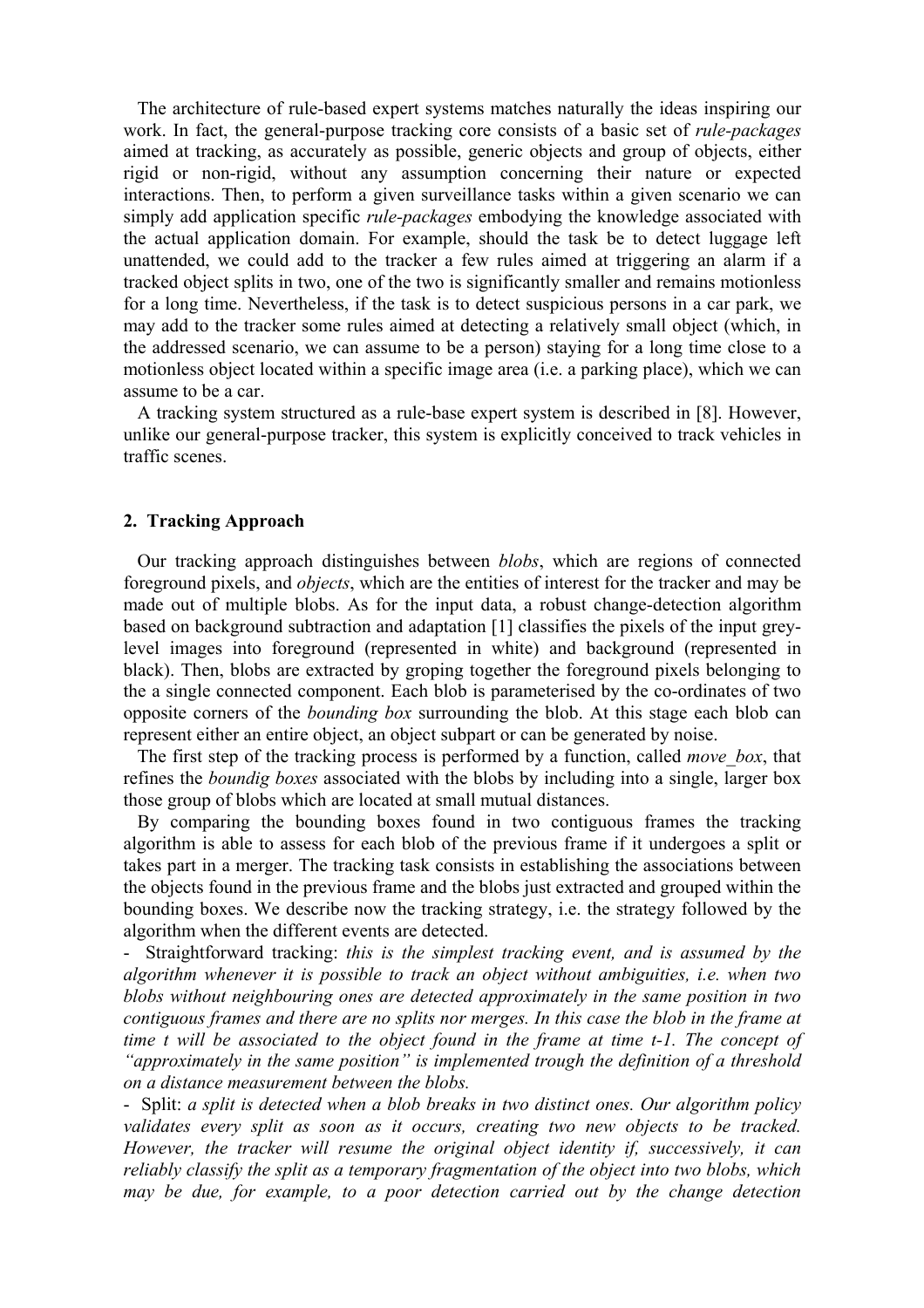*algorithm. The objects born from a split share the same trajectory up to time t-1 and have independent paths from time t on.*

- Merging: *the tracking algorithm detects a merging event when two objects having close past trajectories and detected up to frame at time t-1 merge their bounding boxes in the frame at time t. If these conditions are satisfied, the algorithm creates a new object joining the trajectories of the two previous ones.*

- Occlusion: *this event is considered as a merging sub-case. Occlusions are distinguished from merging events on the basis of past trajectories: if the directions of the past trajectories of the two merged objects differ significantly, then the algorithm classifies the merging as an occlusion, i.e. a merging of two distinct objects. When an occlusion occurs, the algorithm "freezes" the updating of the features of the two distinct objects and waits*  for their successive separation in two distinct blobs. At the time of the separation, the *algorithm calls a matching function which measures the similarity of the frozen objects to the new blobs resulting from the separation. In this process, the algorithms tries all the possible combinations in order to discover the correct association between the objects found before and after the occlusion.* 

 Several features can be considered to measure the similarity and carry out the blob associations in case of occlusion. Currently, the matching function compares the velocities of the frozen objects to those of the new blobs. In the comparison, it assigns more significance to the direction than to the magnitude. The underlying assumption is that after the occlusion the objects will keep roughly their originals trajectories.

- Disappearance: *an object detected in a frame at time t-1 is classified as lost in the frame at time t if no blob is present in the nearness of the expected object position at time t. If an object is lost in proximity of an image border, the algorithm assumes that the object has*  left the scene, else waits for the appearance of the object in proximity of the place where it *disappeared.*

- Noise: *we have implemented a noise filter in the tracking algorithm that analyses the trajectories and the persistence in a place of an objects. If an object is almost stationary and does not move away significantly from the place where it has born, it is classified as noise and not shown in the output display.*

 Since the current tracking assessments are reached by the algorithm based on the most mature analysis of the input data, the algorithm assume that the current assessments are more reliable than the past ones, which had been reached on the basis of a more limited analysis. Hence, if an actual assessment turns out to be incoherent with an older one, the algorithm will withdraw the old assessment in reason of the new, more reliable one. According to this strategy, the tracker is able to revise the past scene interpretation as soon as more mature information becomes available. Clearly, this "playback" feature cannot be exploited in real-time applications, since in this case the system must deliver the best possible information at each new frame. However, it is particularly effective when the task is to analyse a previously recorded video sequence.

 The above described tracking strategy has been formalized through a set of rules which constitute system's *knowledge-base*. At every new frame the *inferential engine* verifies the condition parts by examining the blob and object data stored into the *working memory* and then fires the applicable rules.

 The tracking system has been implemented using a package [9] that allows to encapsulate in a *C++* class the overall rule-based expert system. This class can be accessed from any *C++* application and contains the *inferential engine*, the *working memory* and the *knowledge-base*. In addition to those contained in the *knowledge-base*, other basic tracking concepts have been defined in *C++* classes. For example we have defined classes implementing the concepts of *blob* and *object*, possessing methods such as *trajectory-similarity estimation* and *velocity-similarity estimation*, as well as attributes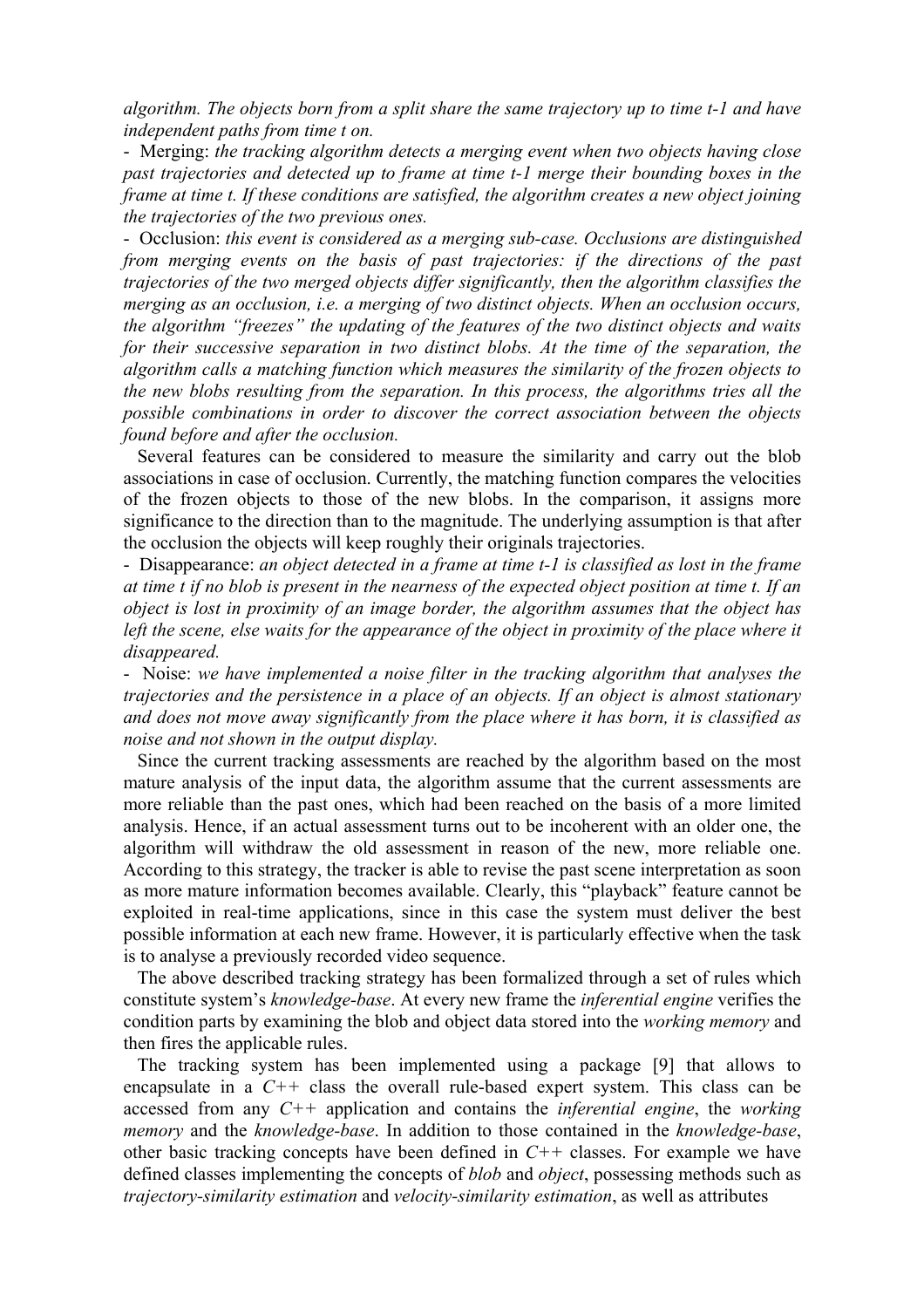

Figure 1 a): *Outdoor7*, b): *Park2*, c): *Wallet*

defining object's and blob's data structures. At runtime, when a rule needs to use a basic concept, a class instance is created and stored into the *working memory*.

# **3. Experimental Results**

 We ran the rule-based tracking algorithm on several video sequences in order to evaluate its performances. In this section we present the results obtained on three sequences (a shot taken from each sequence is shown in Figure 1) containing occlusions, splits, mergers and noise.

 For each sequence, the results are presented in a graph. The graphs allow to evaluate the performance of the tracker since they show what the tracker should find (ground-truth) and what it has actually found (measurements). Graphs have a couple of bars associated with each object present in the considered sequence. The upper, solid-colour bar represents the ground truth, i.e. the interval of frames in which the object is actually present in the scene. The lower bar can be hatched in two different manners depending on the output yield by the tracker. A bar filled with vertical lines means that the object has been tracked correctly, a bar filled with oblique lines represents tracking errors. Examples of possible errors are: wrong localisation of the object's bounding-box, object not detected, object appearing in the tracking output but not present in the scene (i.e.: objects muddled with others, lost objects, non existing objects).

 Each of the following sub-section contains the results on one sequence. A short description of the sequence is also given. Three videos showing the tracking output superimposed to the original sequences can be found at the web-site: http://137.204.57.5/research/ videosurveillance/demo%20tracking/default.htm

# *3.1. Sequence Outdoor7*

 This sequence (see Figure 1-a) contains an occlusion handled correctly by the system: a dog appears from left, then a bike enters from the right and around frame 160 they merge together in a single blob. After the occlusion, around frame 180, two distinct blobs appear again and hence the *inferential engine* executes the matching function. Since after the occlusion the two objects maintain their original trajectories the velocity-based matching process succeeds in recovering the correct objects associations.

 This is shown in Figure 2, where for both objects the lower, measurements bar is always filled with vertical lines. It is worth pointing out that during the occlusion (i.e. roughly from frame 160 to frame 180) the two object are shown in the graph as tracked correctly. In fact, during this interval, though the system tracks a compound object (i.e. a group), it knows exactly that this compound object is made out of the two merged ones (the output shows a single bounding box with the labels of the two merged objects).

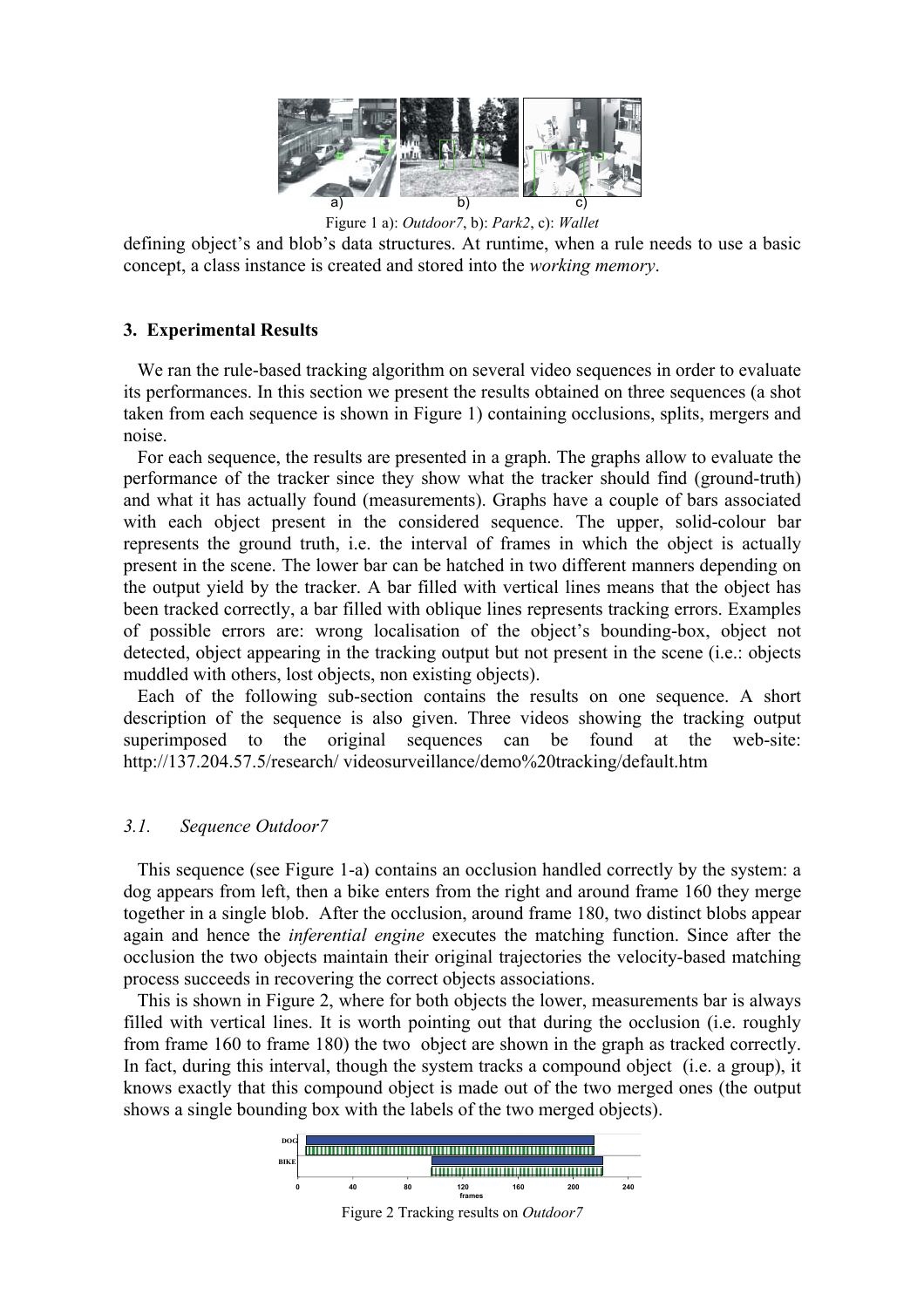

#### *3.2. Sequence Park2*

 In this sequence (see Figure 1-b) two persons enter the scene from opposite sides, met at the centre of the image, shakes hands and then restart walking. The trees in the background wave significantly, producing noisy intensity variations that cause the changedetection algorithm to detect spurious foreground regions. When the two persons met, their blobs merge and then split for 3 successive times. Each of the three mergers is classified by the system as an occlusion, and then handled as described in Section 2. After the split following the first occlusion, the matching function fails the objects association, swapping their labels. This happens because the merging of the two blobs is caused by the shaking of hands, with blobs splitting as soon as the two persons cease shaking hands; in such a situation the persons are almost motionless and hence velocities are scarcely meaningful to establish the associations. The second occlusion is handled correctly, and thus the objects keep the wrong labels assigned them after the first occlusion. The third occlusion is managed erroneously by the system, so that the two labels are swapped again and the final result is that, due to the compensation of two errors, the objects keep their correct labels after the three successive occlusions. The graph in Figure 3 shows the tracking errors after the first and the second occlusion. It is worth pointing out that the noise due to waving trees is completely filtered out by the system thanks to the *Noise* rule.

# *3.3. Sequence Wallet*

 This sequence is useful to illustrate the "playback" feature. A person enters a room, leaves a wallet on a PC-case and walks towards the camera (the shot in Figure 1-c is taken towards the end of the sequence).

 Initially, the system cannot detect that the tracked blob contains two objects (the person holds the wallet in his hand). As soon as the person leaves the wallet on the PC-case the original object splits into two new ones. Hence, the system updates the identity of the previously tracked object classifying it as a group of two (the person and the wallet). Since we processed a previously recorded sequence, the output of the tracker shows the classification of the initial object as a group of two objects from the beginning of the sequence.

 Accordingly, the graph in Figure 4 indicates that the person and the wallet are tracked correctly from the beginning of the sequence.

# **4. Conclusions and future work**

 We have presented a general-purpose tracking system structured as a rule based expert system. The system tracks the binary blobs generated by a change-detection algorithm in absence of any assumption concerning their nature and the working scenario. The tracking strategy allows for modifying the past scene interpretation as soon as more mature information becomes available. This feature is useful to analyse a previously recorded video sequence.